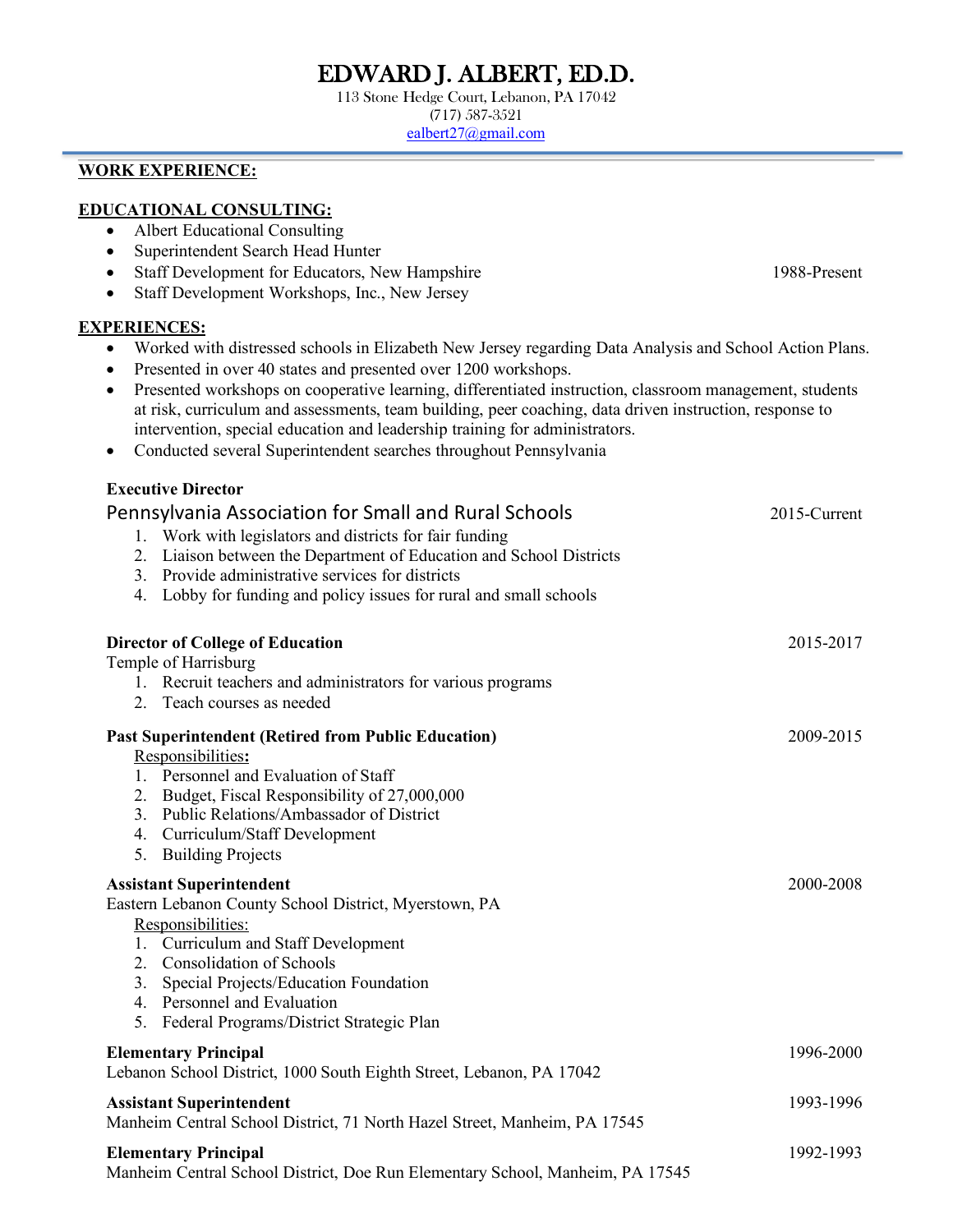| <b>Acting Assistant Executive Director of Instructional Services</b><br>Lancaster-Lebanon Intermediate Unit 13, 1110 Enterprise Rd., East Petersburg, PA 17520 | 1991-1992 |
|----------------------------------------------------------------------------------------------------------------------------------------------------------------|-----------|
| Responsibilities:                                                                                                                                              |           |
| 1. Directed Budget Development and Administration                                                                                                              |           |
| 2. Directed District Curriculum and Instructional Personnel                                                                                                    |           |
| Developed Math / Science Consortium<br>3.                                                                                                                      |           |
| Organized Superintendent Training<br>4.                                                                                                                        |           |
| Organized Effective Teaching Training<br>5.                                                                                                                    |           |
| Managed Adult Education Program<br>6.                                                                                                                          |           |
|                                                                                                                                                                |           |
| Supervised Non-Public Schools<br>7.<br>8. Developed Early Childhood and Foreign Language Committees                                                            |           |
| <b>Director of Staff Development</b>                                                                                                                           | 1987-1991 |
|                                                                                                                                                                |           |
| Lancaster-Lebanon Intermediate Unit 13, 1110 Enterprise Rd., East Petersburg, PA 17520                                                                         |           |
| Responsibilities:                                                                                                                                              |           |
| 1. Developed and Directed Alternative Education Program for Secondary Students                                                                                 |           |
| 2. Developed and Managed Teacher Induction Plan                                                                                                                |           |
| Acted as a Liaison to Secondary and Elementary Principals<br>3.                                                                                                |           |
| Coordinated, Planned, and Evaluated In-Service Credit Courses<br>4.                                                                                            |           |
| 5. Developed and Facilitated Long Range Planning for Districts                                                                                                 |           |
| 6. Managed Various Curriculum-Related Projects                                                                                                                 |           |
| <b>Elementary Principal</b>                                                                                                                                    | 1986-1987 |
| Lebanon School District, Harding and Henry Houck Elementary Schools, Lebanon, PA 17042                                                                         |           |
| <b>Elementary Principal</b><br>Red Lion Area School District Office, Chanceford and Clearview Elementary Schools, Brogue, PA 17309                             | 1984-1986 |
|                                                                                                                                                                |           |
| <b>Special Education Teacher</b><br>Cornwall-Lebanon School District, Cornwall Elementary, Lebanon, PA 17042                                                   | 1977-1984 |
|                                                                                                                                                                |           |
| <b>EDUCATION:</b>                                                                                                                                              |           |
| Degrees:                                                                                                                                                       |           |
| Doctorate in Education, Nova University, FL                                                                                                                    | 1992      |
| Superintendent's Certificate, University of Pennsylvania, PA                                                                                                   | 1986      |
| Masters Degree, Special Education, Millersville University, PA                                                                                                 | 1983      |
| Elementary Principal's Certificate, Temple University, PA                                                                                                      | 1982      |
| Bachelor of Science, Physical Education; Comprehensive,                                                                                                        | 1977      |
| Mentally and Physically Handicapped; Safety, Health and Driver Education, Salem College, WV                                                                    |           |
|                                                                                                                                                                |           |
| <b>SUPERINTENDENT HEAD HUNTER</b>                                                                                                                              |           |
| Head Hunter for Superintendent Searches<br>٠                                                                                                                   |           |
| Montgomery Intermediate Unit Executive Director                                                                                                                |           |
| Wissahickon and Millville Superintendents                                                                                                                      |           |
| Conducted another searches Gettysburg SD, West Perry, Bald Eagle Area SD<br>٠                                                                                  |           |
| <u>PROFESSIONAL ORGANIZATIONS:</u>                                                                                                                             |           |
| <b>Depreylvania Association of Pural and Small Schools (DARSS) PAST</b>                                                                                        |           |

- Pennsylvania Association of Rural and Small Schools (PARSS) PAST
- Pennsylvania Association for School Administrators (PASA) PAST
- American Association of School Administrators (AASA)
- Association for Supervision and Curriculum Development (ASCD)